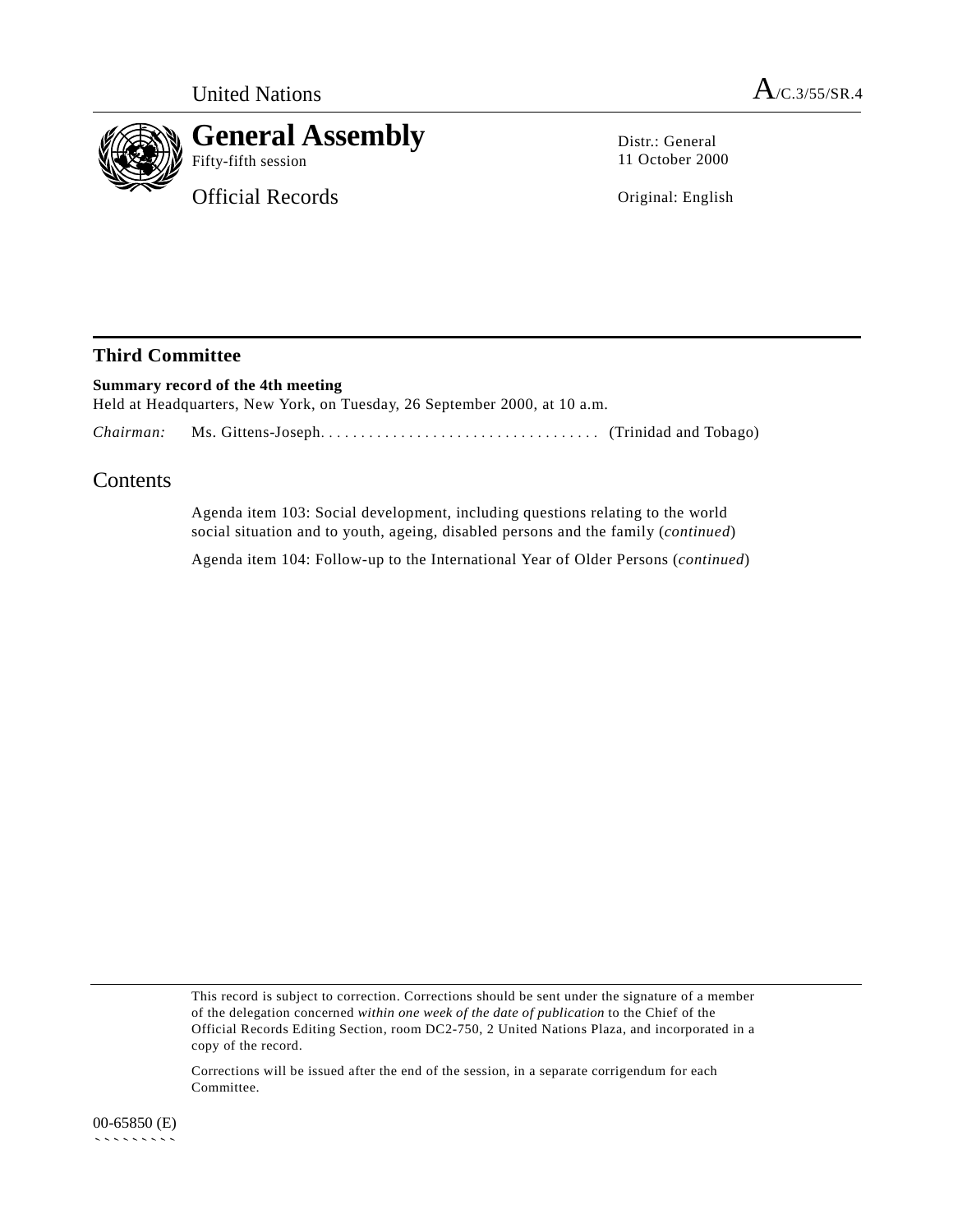*The meeting was called to order at 10.15 a.m.*

**Agenda item 103: Social development, including questions relating to the world social situation and to youth, ageing, disabled persons and the family** (*continued*) (A/55/3, A/55/74, A/55/139-E/2000/93, A/55/167 and A/55/257-S/2000/766; A/C.3/55/L.2; E/2000/9)

**Agenda item 104: Follow-up to the international year of older persons** (*continued*) (A/55/167 and A/55/257-S/2000/766)

1. **Mr. Adekanye** (Nigeria), speaking on behalf of the Group of 77 and China, said that at the twentyfourth special session of the General Assembly held in Geneva in June 2000, to review and assess the progress made in the five years since the World Summit for Social Development, the Member States had concluded that, despite scientific and technical progress, little had been achieved in alleviating the living conditions of the great majority of humankind who still remained desperately poor. The Member States had therefore reaffirmed their commitment to halving poverty by 2015 and to overcoming the obstacles that prevented developing countries from integrating in the global economy and sharing the benefits of technological progress. Governments of developed countries had also agreed to strive to increase official development assistance to 0.7 per cent of gross national product and to find effective solutions to the debt-service burden of developing countries. It had been agreed that attainment of those objectives would require a collective commitment, a holistic approach and the mobilization of additional resources at the national and international levels.

2. Poverty alleviation was at the centre of the national policy agenda in most countries, but efforts had not yielded the desired results, owing in part to fiscal constraints imposed by the international financial institutions and to the advent of globalization, which had often erased the gains achieved. Poverty eradication and the provision of full employment and social integration would require a permanent solution to the problem of the debt burden. Creditor countries must commit themselves to debt remission for developing countries. In addition, more open and accessible markets in developed countries to products from developing countries were essential to the generation of resources and employment.

3. The 1999 International Year of Older Persons had helped to raise awareness of the rapid demographic changes taking place in the world and their grave economic, social, cultural, psychological and spiritual implications, not only for developed countries but also for developing countries, where the majority of older persons resided and where the rate of demographic ageing was increasing rapidly. In the developing countries, too, resources would be needed to meet the health needs of older persons and to retrain them in productive employment. Poverty alleviation strategies must incorporate the needs of older persons in order to make them both agents and beneficiaries of development. The gender dimensions of population ageing would also need to be addressed, as older women were more likely to experience poverty than older men. Since ageing priorities would compete with other policy priorities, there would be a need to raise public awareness to prepare the ground for policy changes. The Group of 77 and China therefore welcomed the decision to convene the Second World Assembly on Ageing in 2002 and to review the International Plan of Action on Ageing.

4. **Mr. Tirado Mejía** (Colombia), speaking on behalf of the Rio Group, said that at the twenty-fourth special session of the General Assembly, the Member States had renewed their commitment to the agreements reached at the World Summit for Social Development and had decided on new initiatives for their effective implementation. The members of the Rio Group had participated actively in the special session because they believed that the only way to achieve development with equity was to place people at the centre of economic and social policies and to humanize the process of globalization.

5. At the fourteenth Conference of Heads of State and Government of the Rio Group, held in June 2000 in Cartagena, participants had reaffirmed their belief that economic growth should help to reduce the inequalities and high levels of poverty still existing in their societies. To that end, they had pledged to allocate adequate resources to the social sector and to the development of human capital and were looking for ways to increase growth rates and productivity.

6. Nevertheless, in a globalized, interdependent world, eliminating poverty and achieving development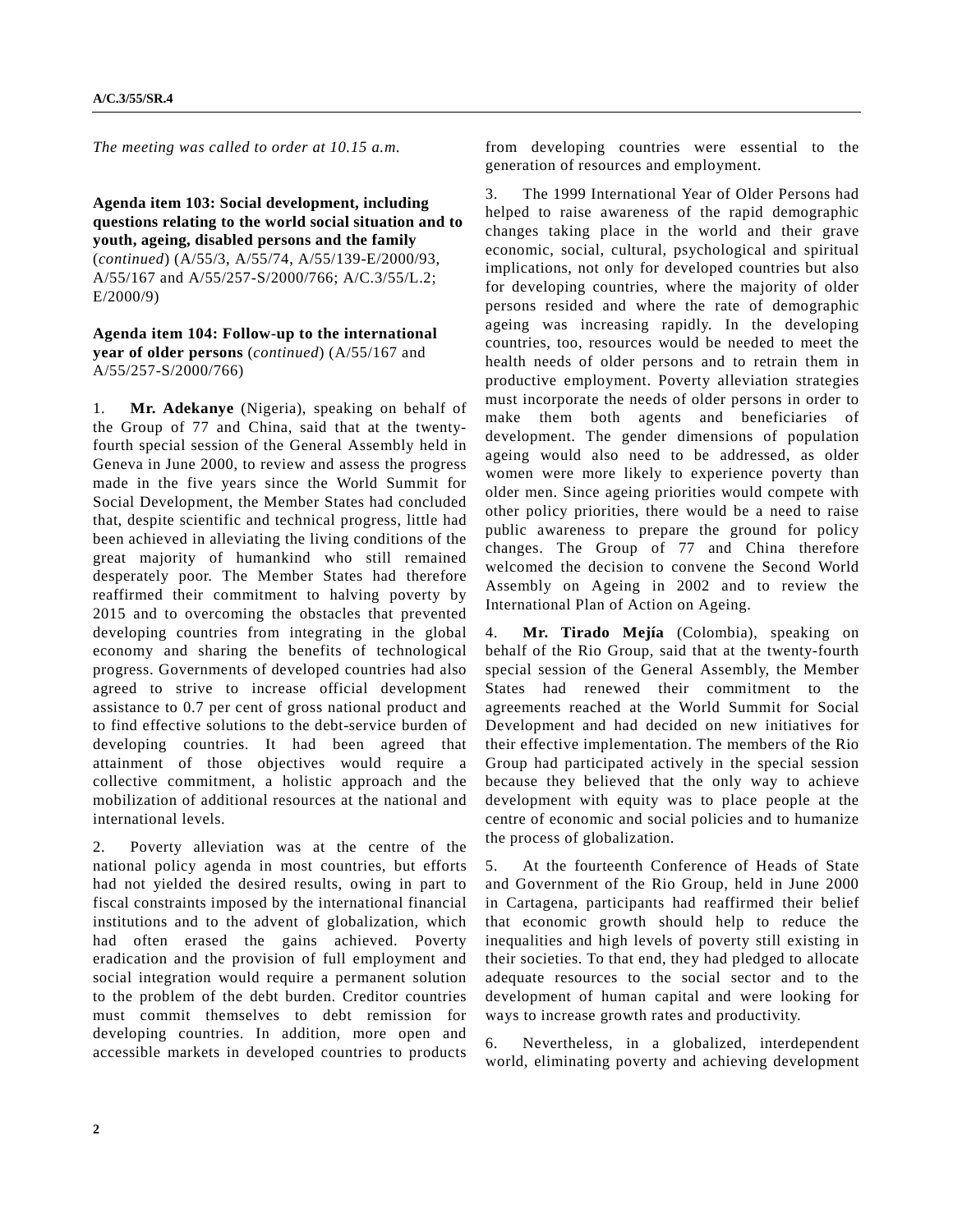also required high levels of international cooperation, transparent access to markets and clear and fair trade rules. It required the abandonment of protectionist measures and domestic subsidies in the developed world, particularly in the agricultural sector, so that the products of developing countries could compete fairly. While democracy, governance, an end to corruption and the provision of education and healthcare for all were recipes for development in the domestic sphere, access to markets, fair trade rules and reduction of the external debt were essential in the international sphere.

7. In his report on the follow-up to the International Year of Older Persons, the Secretary-General had rightly called attention to the challenges demographic ageing. Although the Americas had long been noted for having a young population, the 65 and over age group was growing at a much faster rate than the under-15 age group. While many of the reasons for population ageing were positive, demographic projections underlined the need to rethink social policies and to evaluate the impact of population ageing on a sustainable economy

8. Since international cooperation and the commitment of international organizations were essential in order to address the issue of ageing, the Rio Group supported the decision to hold the Second World Assembly on Ageing in Madrid in April 2002 to review and adapt the International Plan of Action on Ageing. Its members would participate actively in the preparations for the assembly.

9. **Ms. Pijnappel** (Netherlands), speaking as a youth representative, said that she and other youth representatives would like to see the United Nations Youth Unit propose a programme that would enable youth representatives from developing countries to attend the General Assembly, including its special sessions. All developed countries should donate generously to such a programme.

10. She wished to focus on the problems of young asylum-seekers. Since they arrived in host countries without any family to support them, young asylumseekers ought to benefit from a special asylum policy which differed from the one applied to adult refugees. Once asylum had been granted, they should be assigned a legal foster parent, enjoy a smooth transition to suitable education and obtain professional help to overcome traumatic experiences. They should themselves strive for full integration and should receive support from national youth non-governmental organizations. In designing asylum policies, countries should bear in mind that young people were more vulnerable and had different needs. Young people themselves, native as well as migrant, were first-hand experts and should be consulted.

11. One aggravating factor for migrants was racist attitudes on the part of the inhabitants of the host country. Racial hatred was never justifiable, but particularly not among young people, who held the key to a more tolerant society. Young people had the flexibility to increase social cohesion through intercultural learning.

12. Youth representatives were involved in many projects, including the fourth session of the World Youth Forum of the United Nations System, to be held in 2001 in Dakar, Senegal, where young people from developing and developed countries would be able to build partnerships to further implement the Braga Youth Action Plan. Another potential project was the negotiation and adoption of a Youth Rights Charter. Young people faced the paradox that they sought to become integrated into an existing order and yet they were the force that could transform that order and become the wind of change. In conclusion, she drew attention to a draft resolution on "honour crimes" which had been sent to all missions by her delegation, and to a documentary that was to be shown on the subject.

13. **Ms. Yanagawa** (Japan) noted that both the twenty-fourth special session of the General Assembly and the recent Millennium Summit had stressed the importance of people-centred development. In that connection, her delegation welcomed, in particular, the adoption at the twenty-fourth special session of proposals for further initiatives for social development, including a Political Declaration. At the Millennium Summit, the Prime Minister of Japan had announced that his Government would promote the concept of human security by enhancing the dignity and recognizing the potential of each individual, with particular emphasis on vulnerable social groups.

14. Her delegation welcomed the report of the Secretary-General on the follow-up to the International Year of Older Persons (A/55/167) and the increased awareness of issues relating to older persons, as well as the implementation of the corresponding measures. Nonetheless, further efforts must be made to address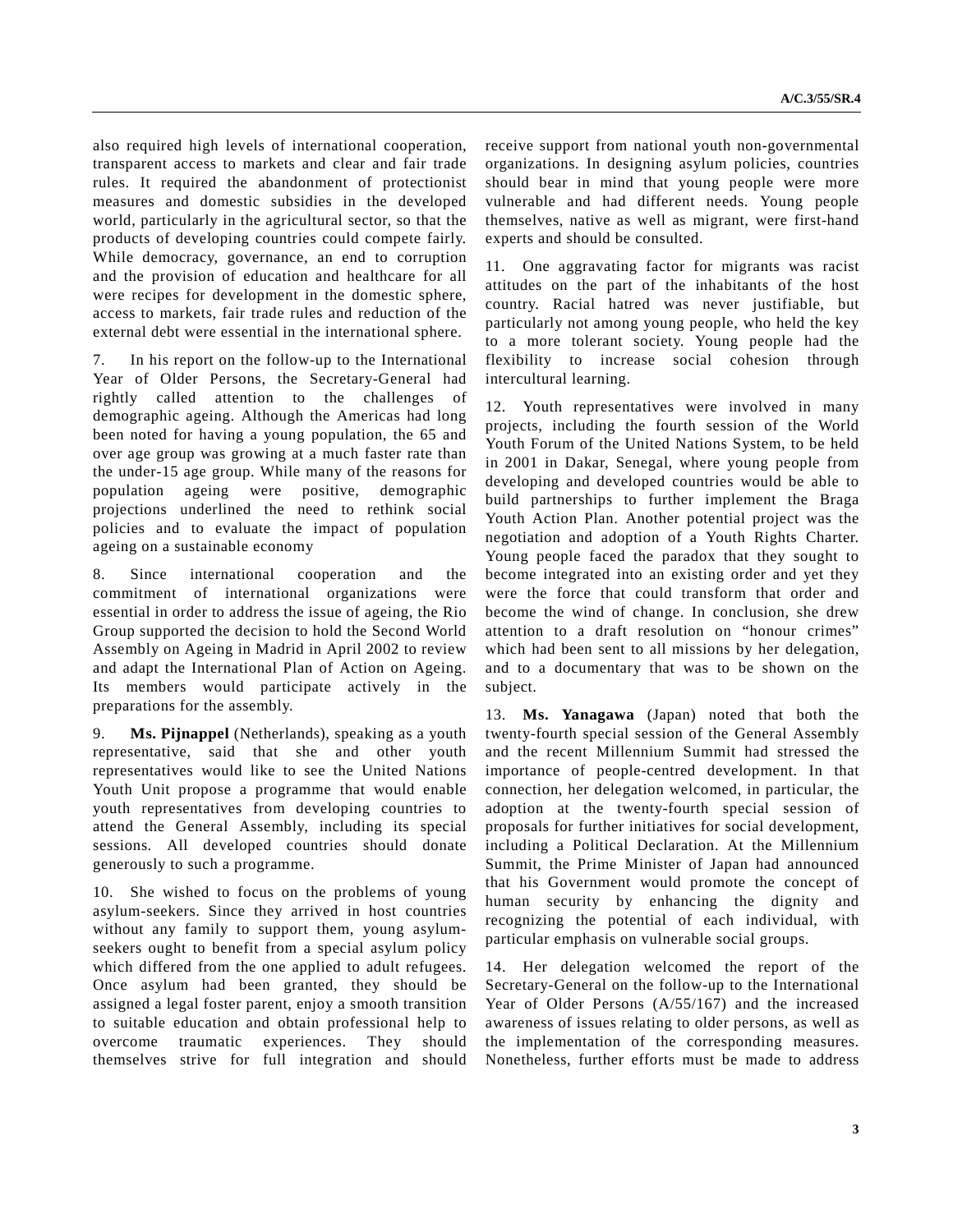those issues. The value of integrating older persons in society had been highlighted in the communiqué of the summit meeting of the Group of Eight, held in Kyushu-Okinawa in July 2000 (A/55/257-S/2000/766, annex). In that context her Government had introduced a new elderly nursing-care system in which families and society shared responsibility for the growing elderly population in Japan. Her delegation noted with appreciation the offer by the Government of Spain to host the Second World Assembly on Ageing in 2002 and would cooperate in ensuring its success.

15. As stated in the overview of the *2000 Report on the World Social Situation* (E/2000/9, para. 26), disability was something to be overcome and society at large had a role to play in that endeavour. Her delegation encouraged the use of information and telecommunication technology to give persons with disabilities greater access to economic, social, cultural and political life and enable them to participate more actively in society. Japan based its policies for people with disabilities on normalization and rehabilitation and made every effort to share experiences with other Member States in that regard. It contributed to the United Nations Voluntary Fund on Disability, which it hoped would be used efficiently, and looked forward to continued international cooperation to benefit disabled persons.

16. In conclusion, she thanked the Government of Senegal for offering to host the fourth session of the World Youth Forum in 2001 and indicated her delegation's resolve to work closely with nongovernmental organizations, which played a significant role in social development.

17. **Mr. Kallehauge** (Denmark) stressed the importance of implementing the United Nations Standard Rules on the Equalization of Opportunities for Persons with Disabilities and the World Programme of Action concerning Disabled Persons, which promoted the principles of equality through equal opportunities, participation and inclusion. As stated in Commission on Human Rights resolution 1998/31, a violation of the United Nations Standard Rules was an infringement of the human rights of persons with disabilities. However, the time had perhaps come to remedy some of the gaps and shortcomings of the United Nations Standard Rules, which, recommended by the Special Rapporteur in his 1999 report, should focus greater attention on women and girls, children and older persons with disabilities,

particularly persons with developmental and psychiatric disabilities, and emphasize the right to adequate shelter and the right to development. One of the greatest strides made in recent years had been the recognition that disability and disability-related problems must be addressed by the United Nations human rights monitoring system and given greater attention by the Commission on Human Rights.

18. In conclusion, legislation was urgently needed to guarantee the human rights of disabled persons, the majority of whom currently had no legal protection. In that connection, he welcomed the close linkage established between human rights and human development in the *Human Development Report 2000*.

19. **Mr. Christensen** (Denmark), speaking as a youth delegate for Denmark and a representative of the Danish Youth Council, said that, with more than 1 billion people between the ages of 15 and 24 years in the world, not only the future but also the present belonged to youth. For the sake of continuity and future development, it was vital to recognize the potential of young people and to integrate them in decision-making and in the implementation of development programmes.

20. He urged the United Nations to increase the youth presence in the Secretariat and in development organizations and recommended that all Member States should consider sending youth representatives to the General Assembly, as his own country had been doing for 25 years, in order to send a strong signal that they took youth-related issues seriously. Increased financial resources for and greater coordination of the youth policies of the United Nations system were also essential.

21. Young people and youth organizations could play a vital role in the expansion of global networks and thereby contribute to democratization on an international level. Under its new strategy for development cooperation, his Government viewed children and youth as a resource in development and it would attempt to address youth-related issues in developing countries. Accordingly, it urged the United Nations Development Programme (UNDP) either to devote an entire *Human Development Report* to youth or to expand the statistics and documentation on young people aged 15 to 24 years in future reports. That would be a landmark initiative in anticipation of the special session of the General Assembly for follow-up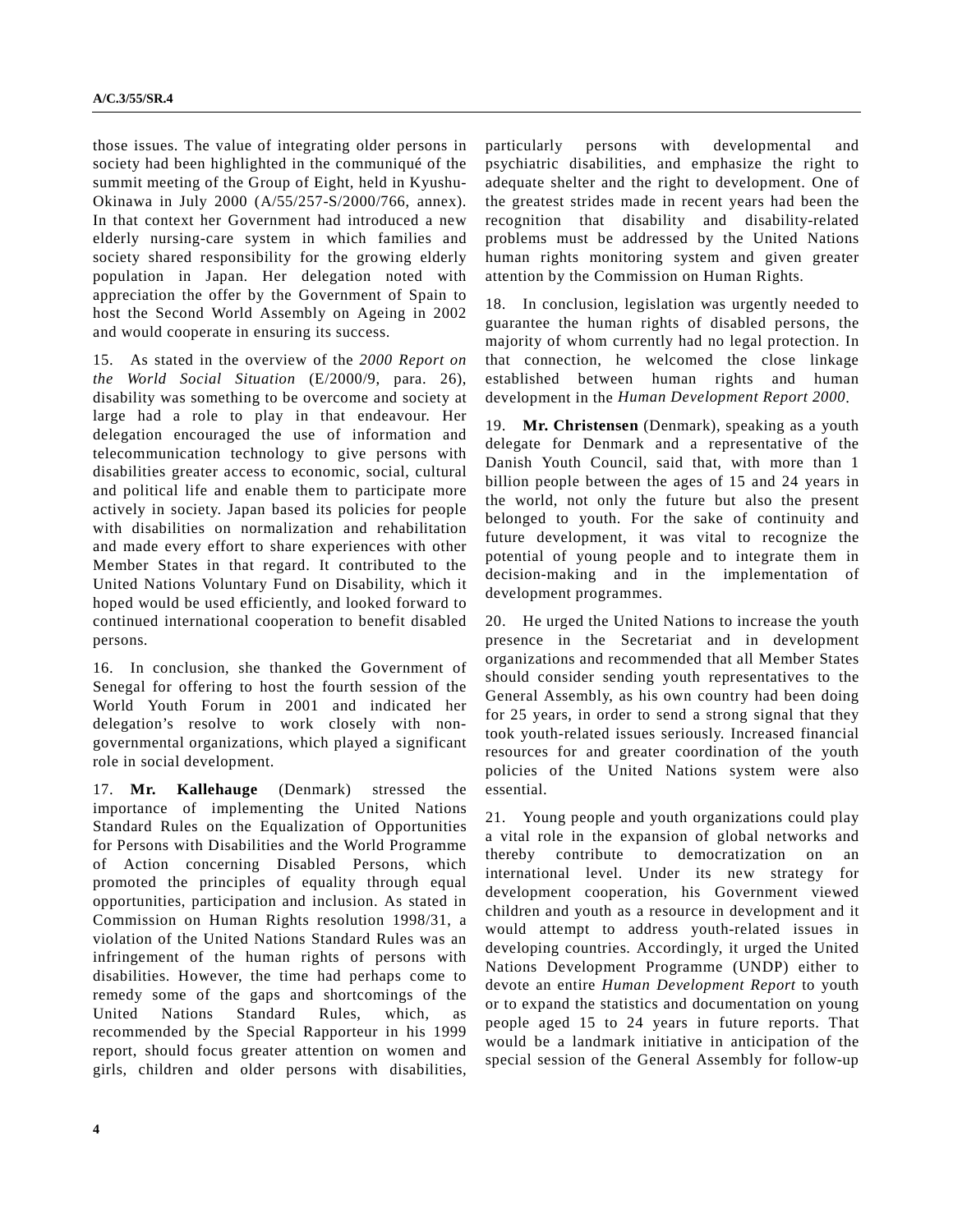to the World Summit for Children to be held in 2001. Such reporting should focus on lessons learned and obstacles encountered with regard to youth participation in different programmes and activities with a view to formulating proposals for future youth involvement in development activities.

22. **Ms. McDougall** (Australia), speaking as the youth representative for the Australian delegation, noted that, as the period "beyond" 2000 approached, much remained to be done to implement the World Programme of Action for Youth to the Year 2000 and Beyond. Differing socio-economic and cultural contexts notwithstanding, the Programme of Action could serve as a valuable guide to Governments seeking to mainstream a youth perspective into their policies, activities and funding arrangements.

23. Meaningful youth participation at the national, regional and international levels was vital. In addition to their ability to mobilize support, young people brought unique perspectives to problem-solving. In particular, since intergenerational equity was an important element of sustainable development, young people deserved to participate in decision-making about the world they would inherit. Her Government had launched a number of initiatives to enhance the participation of young people in decision-making, including a National Youth Week devoted to raising awareness of youth-related issues and young people's contributions to their communities, and a national youth development strategy designed to improve community and government relations with young people. She urged more Member States to join Australia and other countries in including youth representatives in their official delegations to the General Assembly.

24. Her Government welcomed the initiatives of the United Nations Children's Fund (UNICEF) to involve young people in the preparatory phase of the special session of the General Assembly in 2001 for follow-up to the World Summit for Children. Youth participation in the session itself would also be important. Her Government hoped that government policy-makers would give serious attention to the outcomes of the fourth Session of the World Youth Forum to be held in Dakar, Senegal, in 2001. Low-cost mechanisms for youth participation and consultation, including those offered by information and communication technology, could also help to foster a dialogue among the world's

young people and between them and their Governments.

25. Effective United Nations support was essential to achieving progress in the above-mentioned areas. In that connection, the United Nations Youth Unit, which was currently a very modest operation, could be expanded to serve as an information focal point and could maintain a database of United Nations youth initiatives and the activities of international youth organizations. The Unit's internship programme could be expanded and consideration could be given to assigning a Junior Professional Officer to the Unit. The Unit could also consider including youth speakers at United Nations conferences and sharing its workload with international youth organizations.

26. High quality education and training, as well as youth involvement in addressing such problems as poverty, violence, substance abuse, poor health, gender discrimination and poor literacy and numeracy, were also crucial for ensuring the full and effective participation of young people in society.

27. **Mr. Valdes** (Chile) said that his delegation had been actively involved in social development issues within the framework of the follow-up to the World Summit for Social Development and the recent twentyfourth special session of the General Assembly. It endorsed the statements made in that connection by the representative of Colombia on behalf of the Rio Group and the representative of Nigeria on behalf of the Group of 77 and China.

28. The United Nations had been a significant force in building awareness of the problem of population ageing and in guiding Governments in the adoption of policies in that area. In Chile, the percentage of persons aged over 60 had increased steadily in the 1990s and that percentage would continue to grow. By the year 2010, the number of older persons in Chile would equal half that of persons under 15 years of age. To address that situation and using the International Plan of Action on Ageing as a guide, his Government had drawn up a national policy for older persons in 1996 which aimed to transform cultural perceptions of ageing and to ensure that older persons were valued more highly and that their living conditions improved. The policy was based on the fundamental values of equity and intergenerational solidarity and included the principles of self-worth and active ageing; education and prevention for healthy ageing; flexibility in the design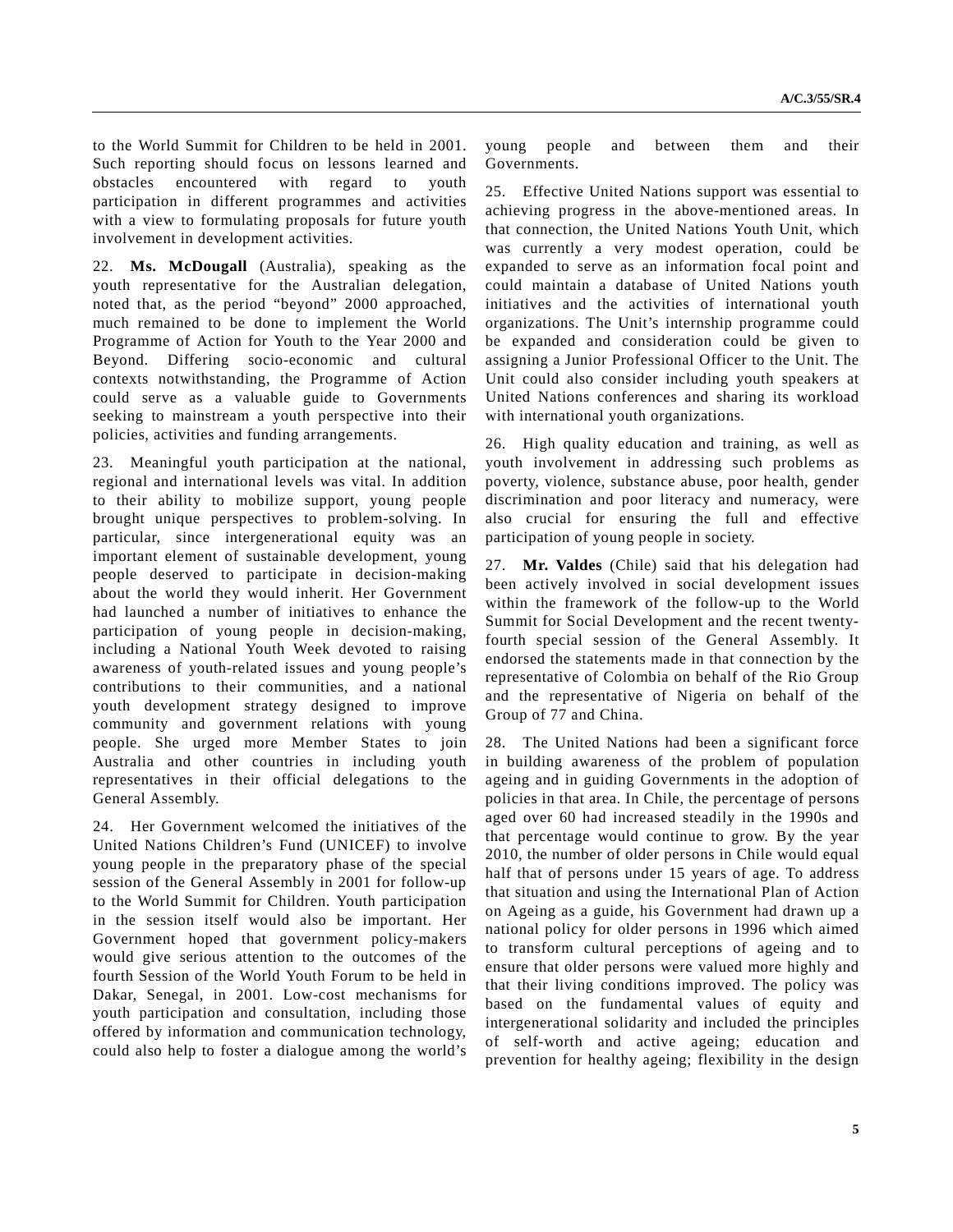and implementation of policies for older persons; decentralization; and the subsidiarity and regulatory role of the State.

29. In cooperation with civil society and the private sector, the Government was carrying out 19 different kinds of programmes for older persons in the areas of, inter alia, health, social benefits and social integration. Particular attention was being focused on older persons living in poverty and persons over 65 years of age. In 1999, on the occasion of the International Year of Older Persons, the Government had established an interministerial working group to evaluate the national policy for older persons. According to the findings of the working group, older persons currently made up 10.5 per cent of Chile's population. The number of older persons living in poverty had decreased, but other variables in the complex situation of older persons needed to be considered, such as marginalization, abandonment and loss of social standing and selfworth. According to the working group's evaluation, two categories of older persons were experiencing difficulties: older women, particularly women heads of household, and older persons living in rural areas. It would therefore be necessary to draw up a national plan for older persons in order to bring public programmes more closely into line with the national policy. It would also be necessary to improve the management of some existing sectoral programmes, emphasize prevention, particularly in the health area, and incorporate the topic of ageing into primary and secondary school curricula in order to change cultural attitudes to ageing. The Government planned to improve the training of professional teams dealing with older people and to increase specialized training in gerontology. In conclusion, Chile would continue to work nationally on questions relating to ageing and to cooperate internationally particularly at the Second World Assembly on Ageing to be held in Madrid in 2002.

30. **Mr. Calovski** (the former Yugoslav Republic of Macedonia) said that his delegation's views on the items under consideration coincided with those expressed by the representative of France on behalf of the European Union. Implementing the outcome documents of the special sessions of the General Assembly on the follow-up to the Beijing Conference and to the World Summit for Social Development, as well as the United Nations Millennium Declaration would be a major task at the national, regional and

global levels, but it could be done if there was the necessary political will and if it was viewed as an integral part of political and development efforts and was addressed in a managed and coordinated way. Within the United Nations, the reports of the Secretary-General on the work of the Organization and on the role of the United Nations in the twenty-first century, coupled with the Millennium Declaration, clearly defined the work that needed to be done and the practical steps that must be taken.

31. The social situation in his country continued to be adversely affected both by of developments in the region and by its political and economic transition, which had resulted in increased unemployment. Through various measures and programmes, the Government was endeavouring to help people find new jobs and to ease the social problems confronting them. It hoped that the country's integration in the European Union and the strengthening of the economy would have a positive effect on the social situation. The implementation of regional undertakings, in particular, the Stability Pact for South-Eastern Europe, should also help to improve the social situation in the region.

32. **Mr. Barsky** (Russian Federation) said that the World Summit for Social Development and the twentyfourth special session of the General Assembly had laid down a new global strategy on social development for all and had focused the attention of Governments on the need to draw up socially-oriented economic policies. The task at hand was to implement that strategy. The ability of countries to carry out their obligations would determine their degree of economic prosperity and social justice and the enjoyment of basic human rights and freedoms. International strategic stability in the twenty-first century would depend on the ability of States to maintain peace and security and to use the advantages of globalization and the opportunities of the technological revolution to equalize levels of economic development.

33. The Russian Federation attached particular importance to the consideration of social development questions within the United Nations and supported the intention of the Commission for Social Development to continue the search for ways to implement the agreements reached at the Copenhagen Summit and at the twenty-fourth special session of the General Assembly. His Government would continue to contribute to the effort to draw up and enchance international standards in the field of social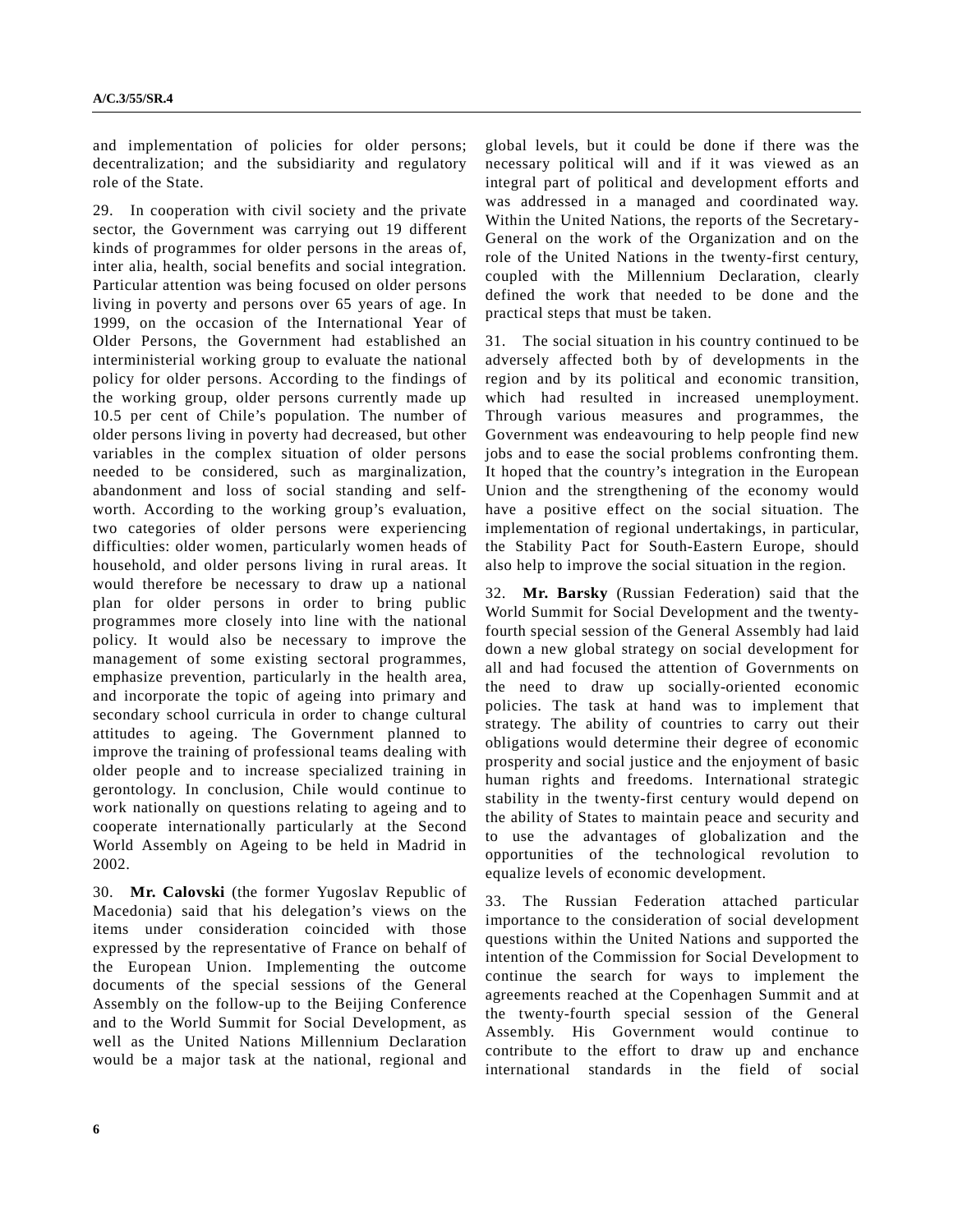development. At the national level, measures to combat poverty and raise income levels in real terms were a major priority for it. Particular attention in that regard, was being paid to socially vulnerable groups, for whom special measures were being carried out within the framework of federal programmes, in accordance with the Copenhagen Declaration and Programme of Action.

34. Caring for the disabled was a key area of social assistance. The Government had begun the preparation of a national report on the situation of disabled persons which would analyse the implementation of the United Nations Standard Rules on the Equalization of Opportunities for Persons with Disabilities and other basic United Nations documents in that field. A special-purpose federal programme to provide social assistance to disabled persons was being carried out, and plans were being made to hold an international conference in Moscow on equal opportunities for the disabled in the Russian Federation.

35. There was an acute need for an effective policy on young people. Accordingly, work on a bill on the bases for a State youth policy was nearing completion and a federal special-purpose programme for young people covering the period 2001 to 2005 was being drawn up.

36. The Russian Federation supported the approaches to the problem of ageing set forth in the communiqué adopted at the Kyushu-Okinawa summit meeting of the Group of Eight. The ideas of enjoying freedom of choice as to forms of social activity after reaching retirement age, having lifelong access to education, involving older persons in the volunteer movement and promoting respect for the older generation could form the basis for reviewing and updating the International Plan of Action on Ageing. His Government had adopted a number of additional measures to increase the size of pensions, carry out a pension reform, improve medical care for pensioners and develop a network of social-service institutions for older persons, and the work of drawing up a State social policy on older persons for the period up to 2005 had begun.

37. It was important that the outcome documents of the twenty-fourth special session of the General Assembly had taken account of the problems of countries with economies in transition, including the question of providing further international support to those countries in dealing with social problems and of lessening the possible adverse effects on them of globalization. In that regard, he drew attention to his Government's proposal to host, with United Nations assistance, an international conference on social development problems in countries with economies in transition. The purpose of the conference would be to evaluate fulfilment of the international commitments made at the World Summit and the twenty-fourth special session with regard to those countries and to attract additional resources for achieving social goals in the subregion. The conference could be a logical continuation of the global international forum planned for 2001 to mobilize resources for social development and could gear its decisions to meeting urgent needs at the regional and subregional level. In conclusion, he underscored his country's support for strengthening the social component of international cooperation under the leading role of the United Nations, and its intention to participate actively in that effort.

38. **Mr. Melenevsky** (Ukraine) said that his Government was working consistently to translate international social development strategies and policies into national programmes. Establishing a sociallyoriented economy and enhancing social policy through the efficient use of existing resources were among the goals included in the presidential initiative on economic and social development strategies for the years 2000-2004. One issue of vital concern was the social rehabilitation of disabled persons. The tragic Chornobyl catastrophe had caused an unprecedented increase in the number of disabled people in Ukraine. Special legislative measures had been taken to ensure equality and non-discrimination for the disabled; the United Nations Standard Rules on the Equalization of Opportunities for Persons with Disabilities were an important guide in that regard.

39. Like many other countries, Ukraine was experiencing rapid population ageing. That situation compounded general problems of economic development connected with labour resources and the structure of medical, social and other services, added to the difficulties of providing for the needs of older persons and undermined intergenerational relations. In order to solve those problems, the Government had taken practical steps to promote older people's lifelong development and welfare by launching comprehensive national programmes in support of the International Year of Older Persons which pooled the efforts of government agencies, non-governmental organizations and academic institutions.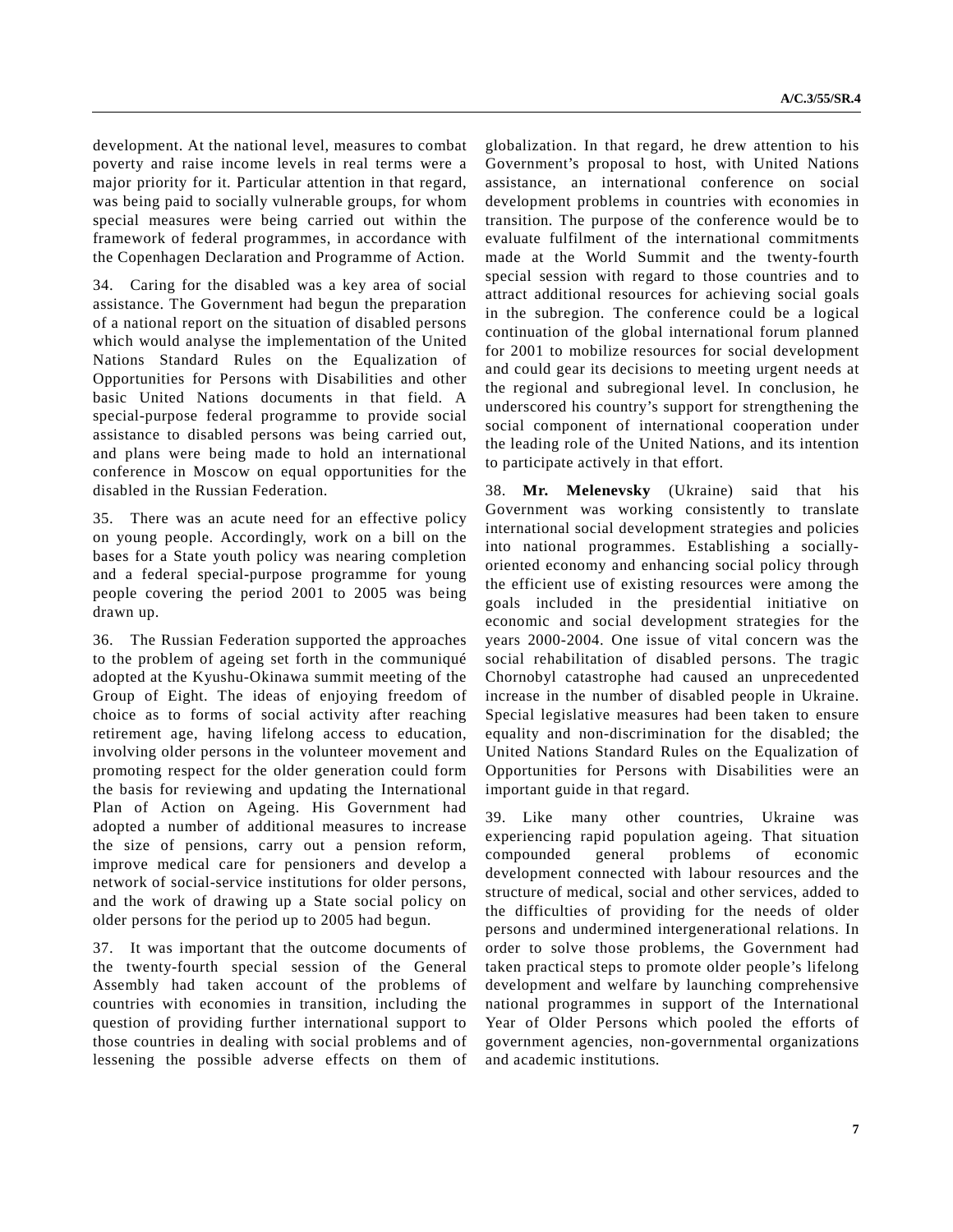40. In practical terms, Ukraine had increased pension benefits and begun pension insurance reforms. The national programme for eradicating poverty among the elderly had become an important instrument for bringing the income level of older persons closer to the national average through increased benefits. Under the national healthcare programme for elderly people, the Government had strengthened existing institutions and established new ones to provide improved medical care to the elderly, as well as maximum social benefits. It had provided free and unrestricted access to medical care for the elderly and continued to enact legislation granting them healthcare privileges. His country welcomed the various initiatives to support the development of a forward-looking strategy on ageing, including the convening of the Second World Assembly on Ageing, and looked forward to working with the other Member States on adapting the International Plan of Action on Ageing to changing conditions.

41. The partnership approach to social development needed to be revitalized. While national action remained paramount, cooperation between the Member States and United Nations agencies could make a significant contribution in that regard. The time had come to enhance international cooperation based on the principles of non-discrimination, open competitiveness, partnership and mutual benefit. The United Nations had a key role to play in establishing effective mechanisms for such cooperation. Lastly, he stressed that United Nations activities in the social and economic spheres would benefit considerably by concentrating on meeting the specific needs of countries with economies in transition, thereby facilitating their integration in the global economy.

42. **Mr. Howell** (International Labour Organization (ILO)) said that there was a strong link between the economic and social dimensions of development, which was amplified by globalization. Moreover, there was growing evidence that high income inequality had a negative impact on economic growth. The traditional dichotomy between economic and social policies had impeded good policy choices. For instance, economic policies could be undermined by their high social costs. The direct economic benefits of social policies also needed to be better understood. Consideration of the social and economic dimensions of policy must therefore be integrated.

43. The ILO concept of decent work provided such an approach, for it spanned a large part of the development agenda: fundamental rights at work, economic and social policies for employment creation, improved socio-economic security and scope for greater participation through free association.

44. ILO believed that once there was freedom of association and freedom from forced labour, child labour and discrimination at work, working people could consolidate social and economic progress. In addition to promoting fundamental labour rights, it sought to address inequality, poverty and the "empowerment deficit" by promoting jobs, social protection and the right to organize and be heard. It believed that youth employment must be built on a solid foundation of intergenerational solidarity ensuring social and economic development for all generations and it was to participate in a high-level policy network on youth employment, which aimed to generate job opportunities through information and communication technologies.

45. ILO recommendation No. 162 concerning older workers addressed three principles: prevention of discrimination in employment, increased social protection and preparation for and access to retirement. Demographic realities were prompting a fundamental reappraisal of the role and importance of the older worker. When workers did retire, inequalities were rife. In many parts of sub-Saharan Africa and in parts of Latin America and Asia, pension coverage was lower than 10 per cent of the labour force. Old age still meant insecurity for the greater part of the global population, and the burden of insecurity in old age fell disproportionately on women. ILO was committed to promoting universal, predictable and guaranteed retirement income reflecting differing needs and conditions in different parts of the world. It would play a full part in the preparatory process for the Second World Assembly on Ageing, to be held in 2002.

46. ILO undertook programmes to help disabled persons overcome the obstacles to their full participation in the labour market. It did so within the framework of the World Programme of Action and ILO Convention No. 159 concerning Vocational Rehabilitation and Employment. It was also in the process of integrating its traditional value-based agenda for promoting workers' rights and social protection with an agenda for sustainable growth and development. It believed that dialogue, negotiation and